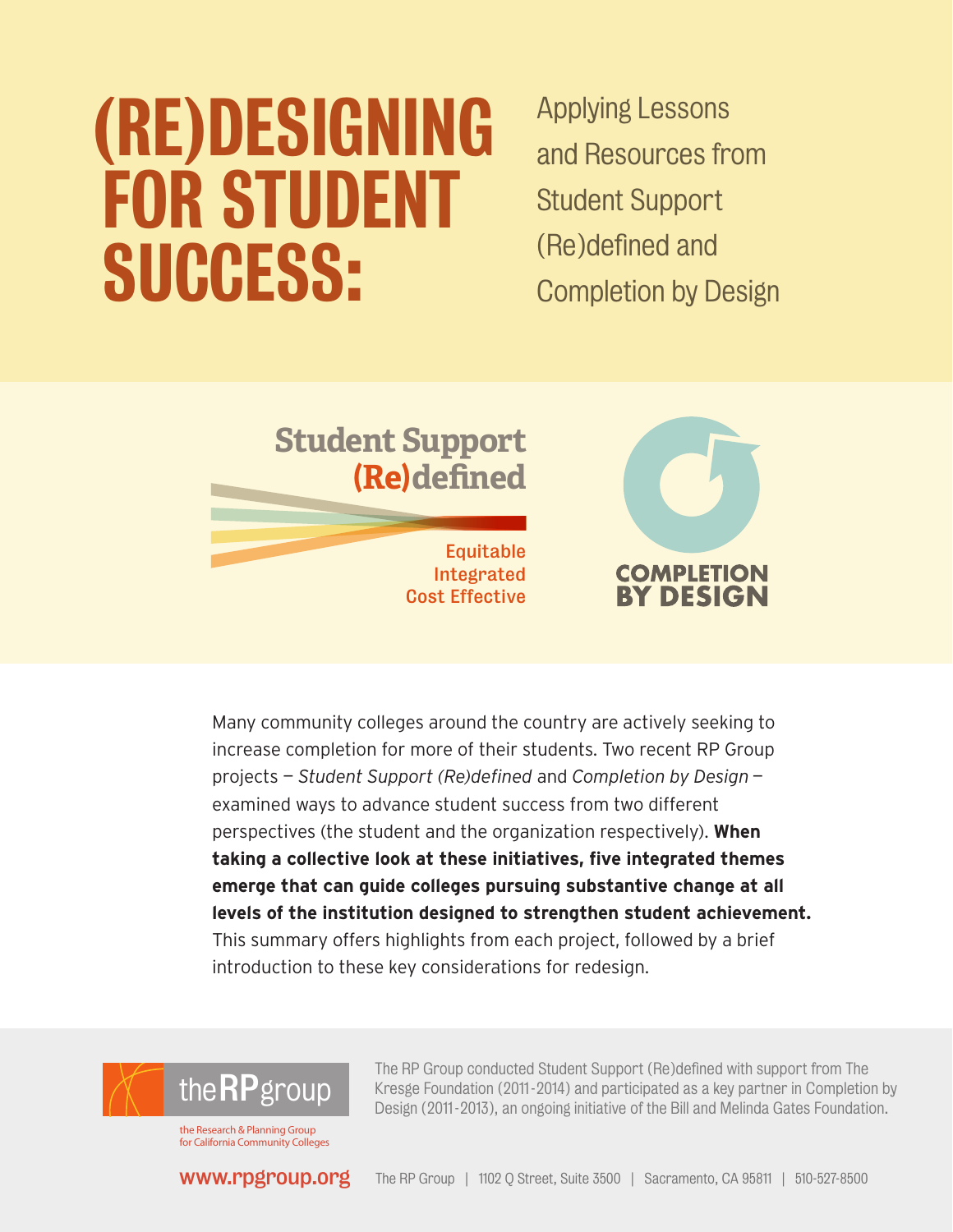## **Student Support (Re)defined**

### Equitable Integrated Cost Effective

**Student Support (Re)defined aimed to** understand how community colleges can feasibly deliver support both inside and outside the classroom to improve success for all students. We asked nearly 900 students from 13 California community colleges what *they* think supports their educational success paying special attention to the factors African Americans and Latinos cited as important to their achievement.

**Six Success Factors:** Through Student Support (Re)defined, the RP Group reviewed leading studies on effective support practices and interviewed both practitioners and researchers to identify "six success factors" that contribute to students' achievement:

- **Directed:** Students have a goal and know how to achieve it
- **Focused:** Students stay on track—keeping their eyes on the prize
- **Nurtured:** Students feel somebody wants and helps them to succeed
- **Engaged:** Students actively participate in class and extracurricular activities
- **Connected:** Students feel like they are part of the college community
- **Valued:** Students' skills, talents, abilities and experiences are recognized; they have opportunities to contribute on campus and feel their contributions are appreciated

**Five Themes:** When we examined what these students told us helps their success

in totality, five distinct themes emerged:

- **1 Colleges need to foster students' motivation.** While this research recognizes students as key agents in their own educational success, it also highlights that even those who arrive to college motivated need their drive continuously stoked and augmented.
	- 2 **Colleges must teach students how to succeed in the postsecondary environment.** Students need assistance building the specific skills and knowledge vital to navigating and thriving in their community college, particularly those who are new to higher education or who arrive without a specific goal.

**3 Colleges need to structure support to ensure all six success factors are addressed.** Students noted how experiencing one factor often led to realizing another, or how two factors were inextricably linked to one another. Since students do not experience these factors in isolation, colleges should consider ways to help students attain multiple factors at once.

4 **Colleges need to provide comprehensive support to historically underserved students to prevent the equity gap from growing.** Comprehensive support is more likely to address the multiple academic, financial, social and personal need identified by African-American, Latino and first-generation participants in this study. Colleges must find a way to provide comprehensive support to these student groups—at scale.

5 **Everyone has a role to play in supporting student achievement, but faculty must take the lead.** Participants underscored the importance of colleges promoting a culture where all individuals across the institution understand their role in advancing students' success, no matter their position at the college. Yet, students most commonly recognized instructional faculty as having the greatest potential impact on their educational journeys.

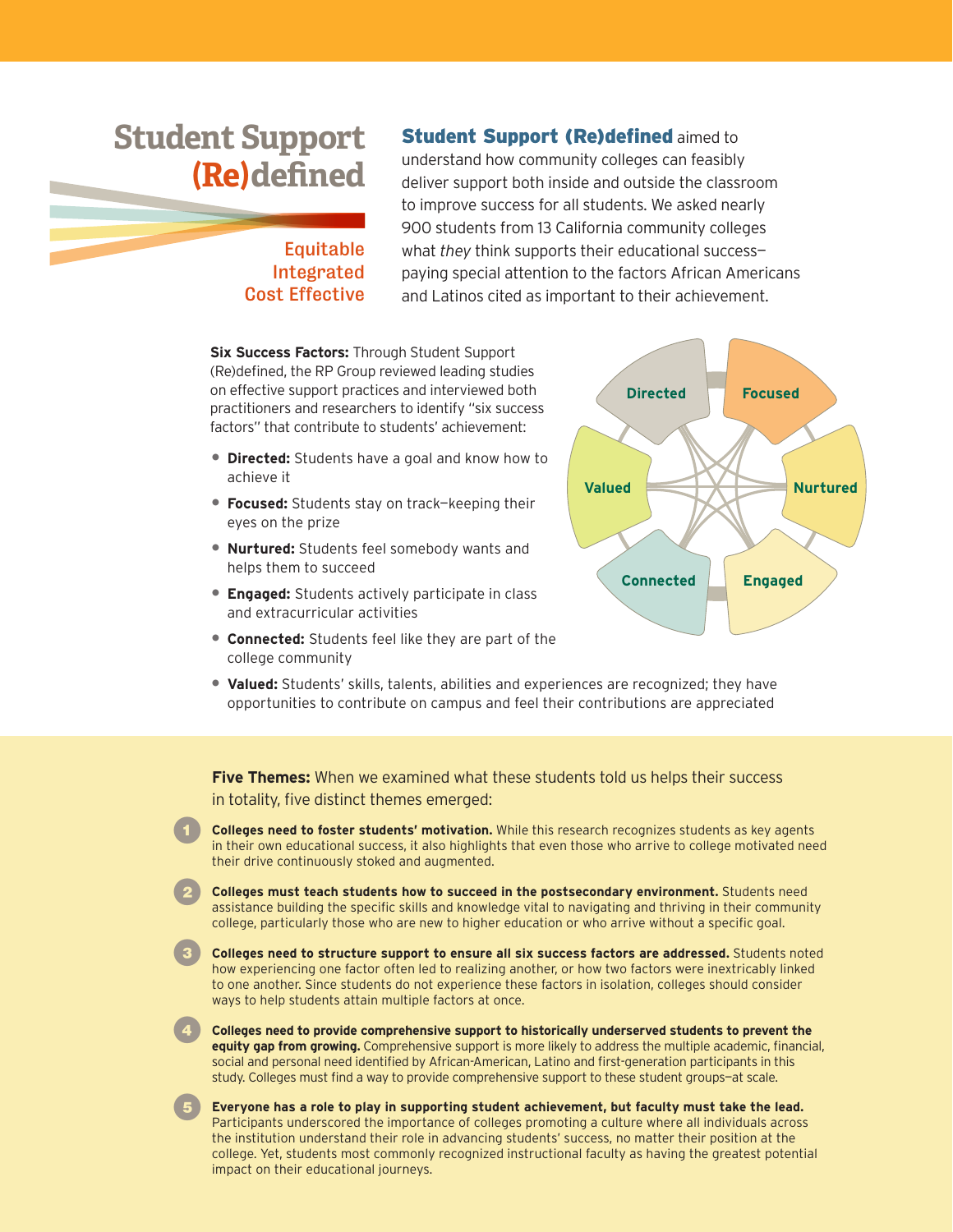

**Completion by Design (CBD)** supports cadres of community colleges in Florida, North Carolina and Ohio working to increase success for large groups of students by developing coherent pathways of study while containing institutional costs, maintaining open access and ensuring the quality of programs and credentials. The RP Group provided technical assistance to the initiative during its planning and early implementation phases and continues to bring this national work to California's community colleges.

### **Preventing Loss, Creating Momentum Framework:**

A foundational tool of the CBD initiative is the Loss/ Momentum Framework, which organizes the student experience into **four key phases**:

- 1. **Connection:** Movement of students from interest to application
- 2. **Entry:** Completion of gatekeeper courses and other requirements leading to students' enrollment in their program of study
- 3. **Progress:** Engagement of students in their program of study to the completion of up to 75% of program requirements
- 4. **Completion:** Achievement of the last 25% of the program of study that includes securing a credential with labor market value

This tool provides a mechanism for colleges to identify how their **structures, systems, policies and personnel facilitate** *or* **impede students' success in each phase.** 

**Key Pathway Principles:** CBD also identified eight principles for a comprehensive rethinking of community colleges' most fundamental challenges and consideration of change at all levels (e.g., classroom, program of study, department/division and institution):

- 1. **Accelerate entry** into coherent programs of study
- 2. **Minimize time** required to get college ready
- 3. **Ensure students know requirements** to succeed
- 4. **Customize and contextualize instruction**
- 5. **Integrate student support** with instruction
- 6. **Continually monitor student progress** and proactively provide feedback
- 7. **Reward behaviors** that contribute to completion
- 8. **Leverage technology** to improve learning and service delivery



**The Four Phases of the Preventing Loss/Creating Momentum Framework**